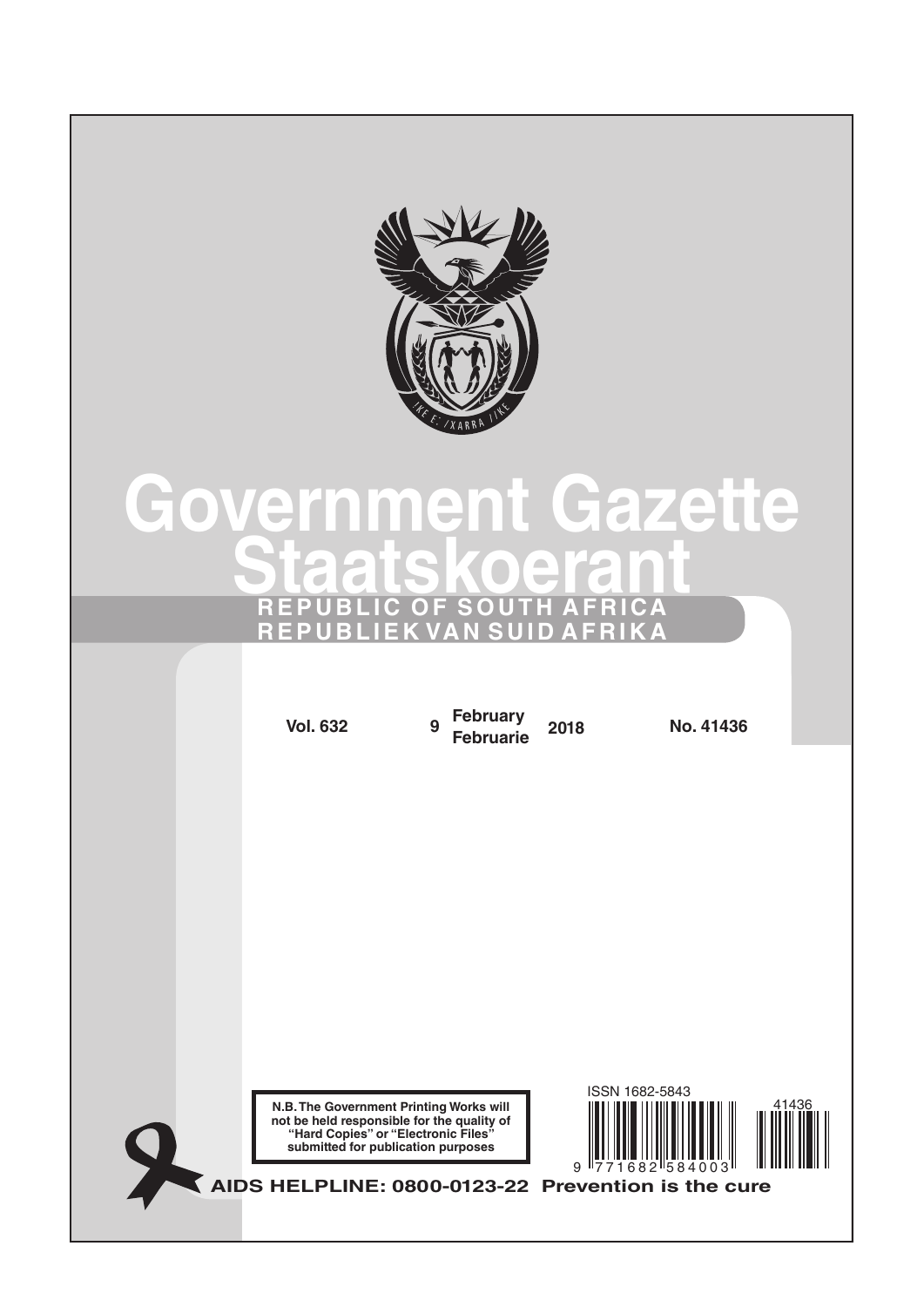This gazette is also available free online at **www.gpwonline.co.za**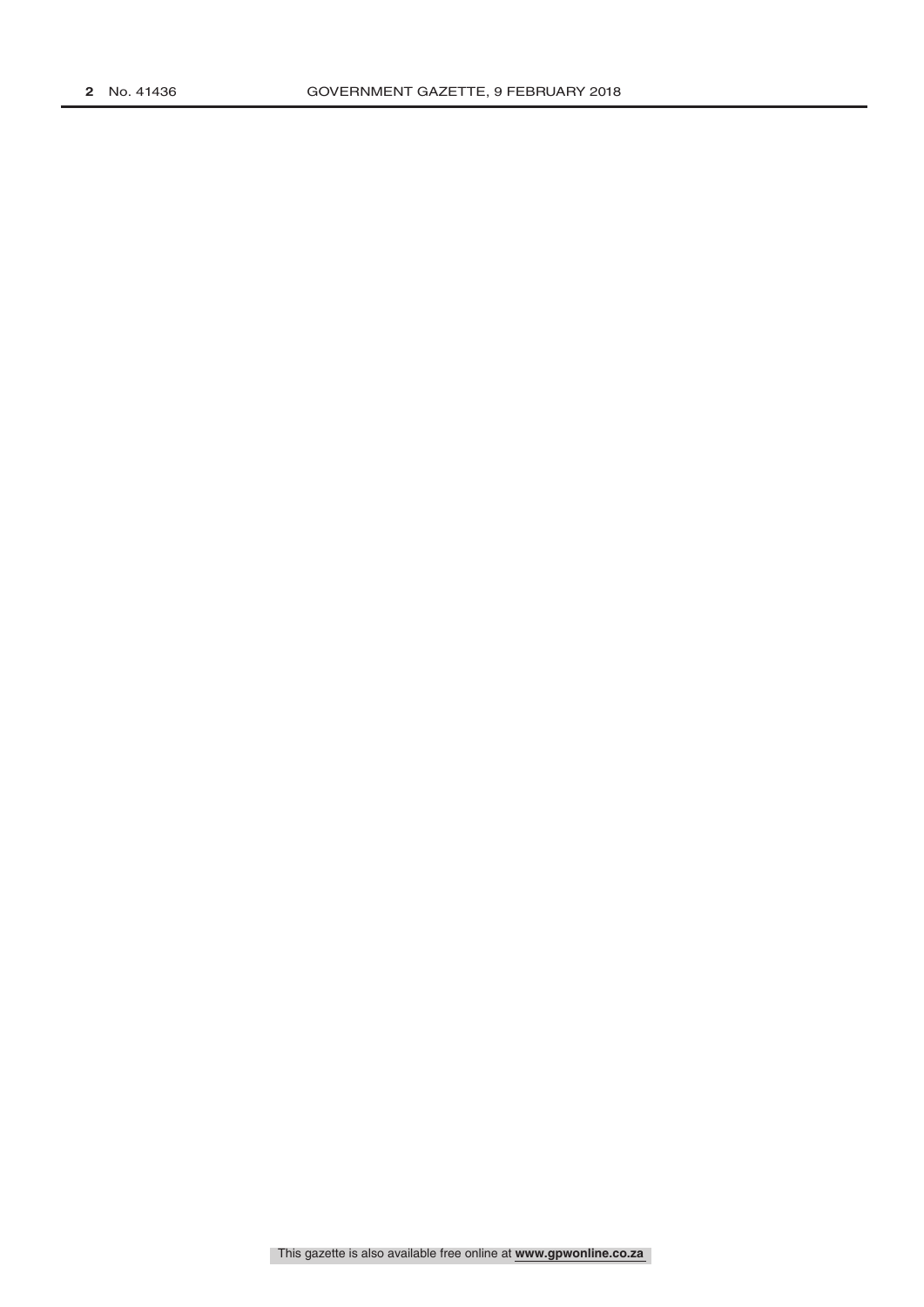#### **IMPORTANT NOTICE:**

**The GovernmenT PrinTinG Works Will noT be held resPonsible for any errors ThaT miGhT occur due To The submission of incomPleTe / incorrecT / illeGible coPy.**

#### **no fuTure queries Will be handled in connecTion WiTh The above.**

#### **Contents**

|     |                                                                                                                  | Gazette | Page |
|-----|------------------------------------------------------------------------------------------------------------------|---------|------|
| No. |                                                                                                                  | No.     | No.  |
|     | <b>GOVERNMENT NOTICES • GOEWERMENTSKENNISGEWINGS</b>                                                             |         |      |
|     | Justice and Constitutional Development, Department of/ Justisie en Staatkundige Ontwikkeling, Departement van    |         |      |
| 105 | Commissions Act (8/1947): Judicial Commission of Inquiry into Allegations of State Capture, Corruption and Fraud | 41436   |      |
| 105 | Kommissiewet (8/1947): Geregtelike Kommissie van Ondersoek na bewerings van Staatskaping, Korrupsie en           | 41436   | 11   |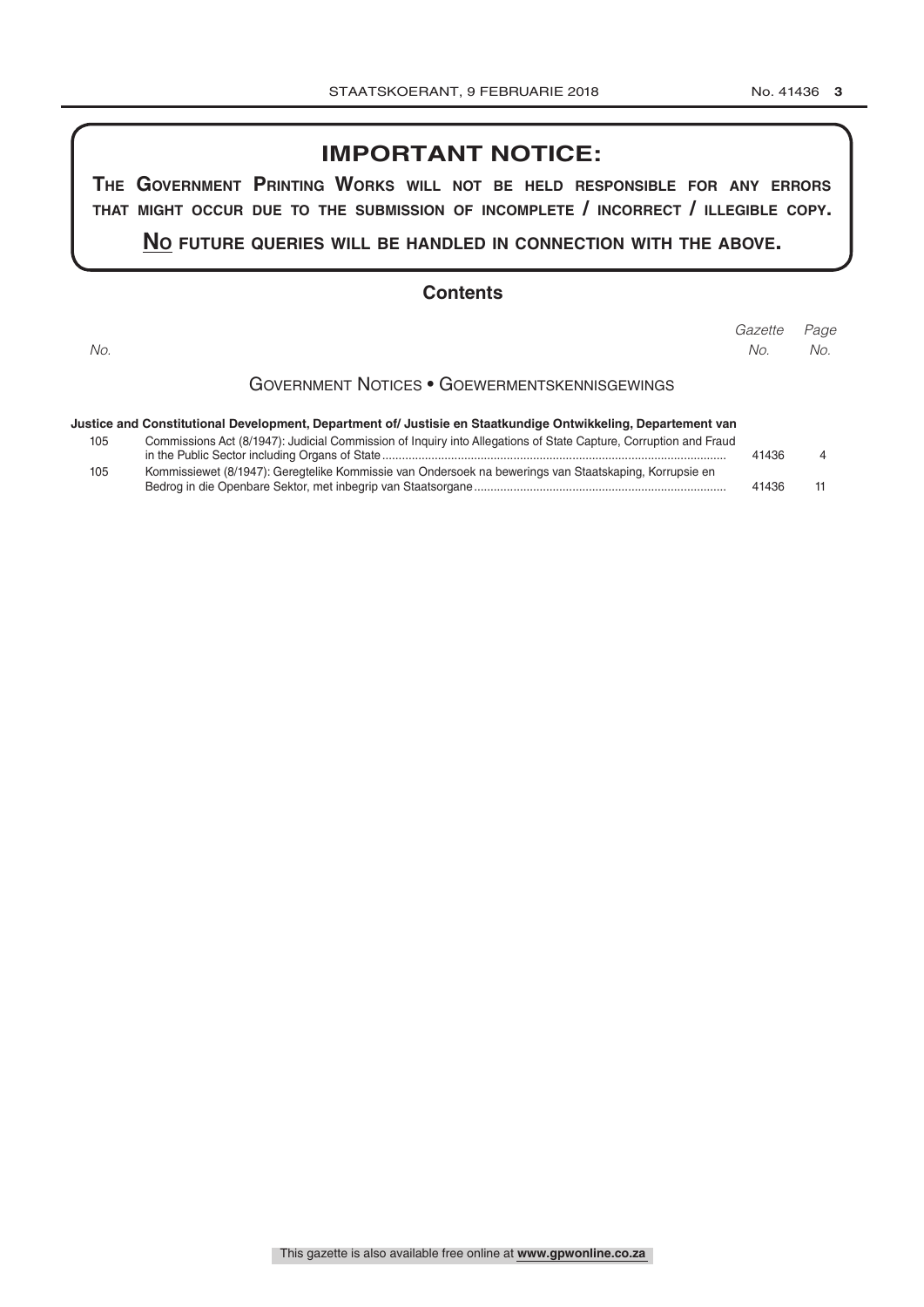### Government Notices • Goewermentskennisgewings

#### **DEPARTMENT OF JUSTICE AND CONSTITUTIONAL DEVELOPMENT**

**NO. 105 09 FEBRUARY 2018**

by the

### PRESIDENT OF THE REPUBLIC OF SOUTH AFRICA

## JUDICIAL COMMISSION OF INQUIRY INTO ALLEGATIONS OF STATE CAPTURE, CORRUPTION AND FRAUD IN THE PUBLIC SECTOR INCLUDING ORGANS OF STATE

Under the powers vested in me by section 1 of the Commissions Act, 1947 (Act No. 8 of 1947) (the Act), I hereby  $-$ 

(a) declare that the provisions of the said Act shall be applicable to the Judicial Commission of Inquiry into allegations of state capture, corruption and fraud in the Public Sector including Organs of State established in terms of Proclamation No.3 of 2018 published in Gazette No. 41403 dated 25 January 2018; and

(b) make the regulations in the Schedule with reference to the said Commission.

Given under my Hand and the Seal of the Republic of South Africa at  $\sqrt{2PCE}$  Fouse on this  $\mathscr{E}^{\mathcal{I}\mathcal{H}}$  ......  $\mathcal{I}\mathcal{I}\mathcal{I}\mathcal{I}\mathcal{I}\mathcal{I}\mathcal{I}$  ........ Two Thousand and Eighteen.

**PRÉSIDE** 

By Order of the President-in-Cabinet:

**STER OF THE CABINET**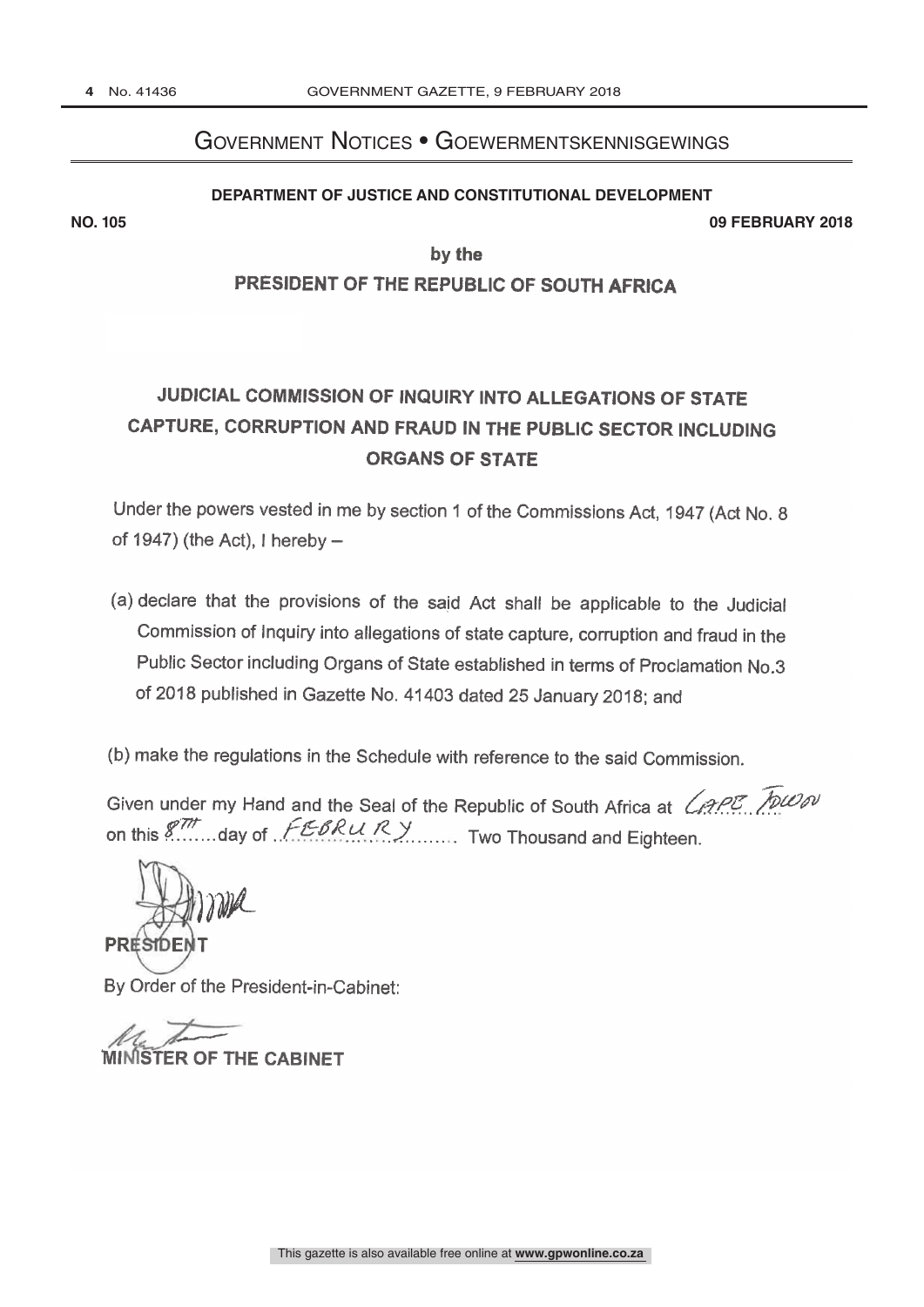## **SCHEDULE** REGULATIONS

#### 1. Definitions

In these regulations, unless the context otherwise indicates -

"Chairperson" means Deputy Chief Justice who heads the Commission and appointed by the President after selection by the Chief Justice;

"Commission" means the Judicial Commission of Inquiry into allegations of state capture, corruption and fraud in the Public Sector including organs of state established in terms of Proclamation No.3 of 2018 published in Gazette No. 41403 dated 25 January 2018;

"Document" includes, whether in electronic form or otherwise, any book, pamphlet, record, list, circular, plan, poster, publication, drawing, photograph, picture, data, disc, hard drive or recording;

"Inquiry" means the inquiry conducted by the Commission;

"Minister" means the Minister of Justice and Correctional Services;

"Officer" means any person appointed by the Chairperson and any other person in the service of the State who has been duly seconded to the Commission to provide administrative support to the Commission; and

"Secretary" Means a person appointed by the Chairperson who, under the direction of the Chairperson, assists the Commission in the performance of its functions.

The proceedings of the Commission shall be recorded in the manner  $2.$ determined by the Chairperson.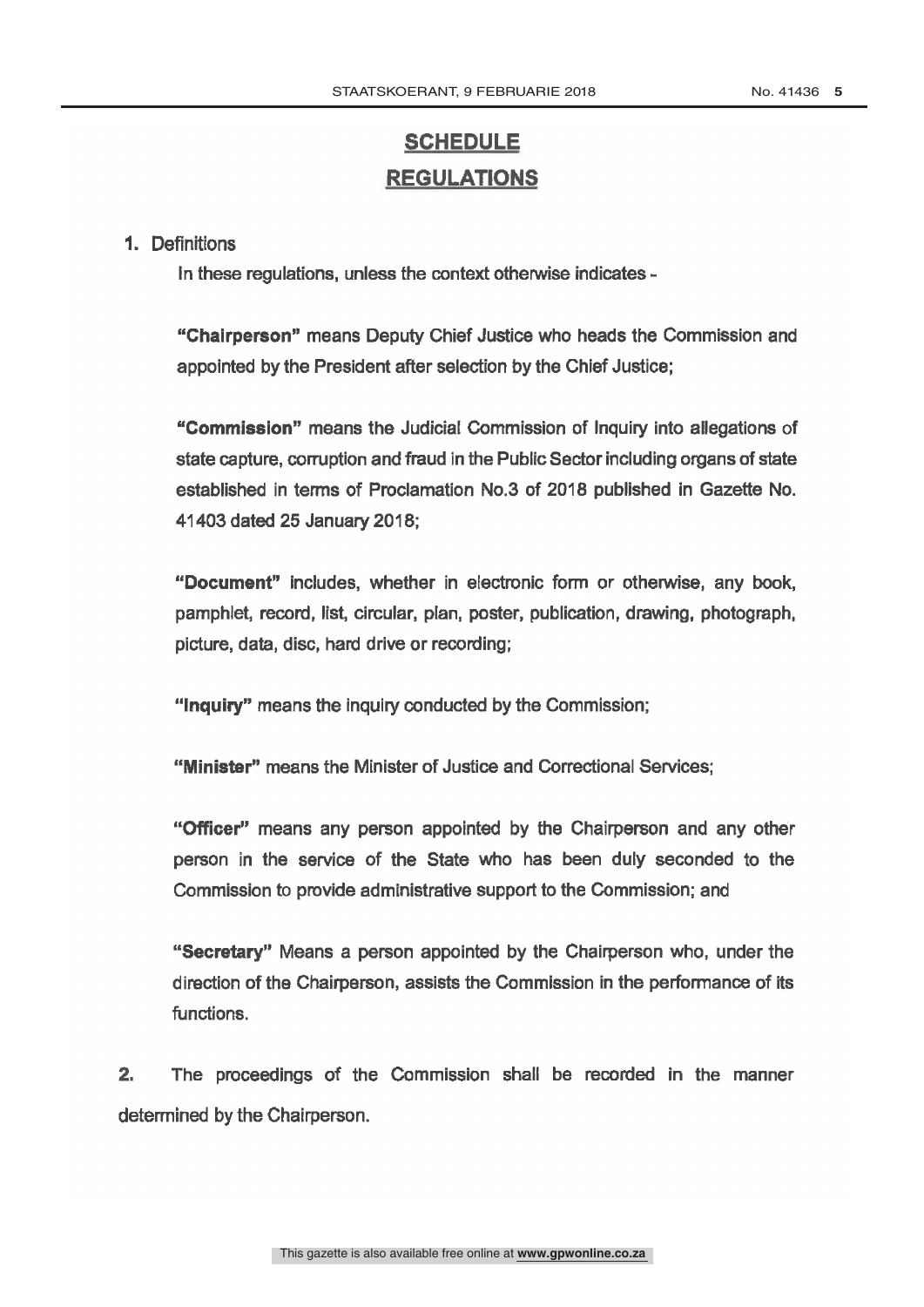3. The Chairperson may designate one or more knowledgeable or experienced persons to assist the Commission in the performance of its functions, in a capacity other than that of a member.

4. (1) The Chairperson shall, in accordance with applicable legislation, appoint the Secretary of the Commission and such other persons and officers as may be required to assist the Commission in carrying out its functions.

(2) The Chairperson may in writing delegate, to the Secretary, the authority to appoint certain categories of staff of the Commission.

(3) A person or an officer appointed by the Chairperson or the Secretary shall be appointed additional to the establishment of the Department of Justice and Constitutional Development for the period of such appointment or the duration of the Commission as the case may be.

(4) The Minister must, at the request of, and on such conditions as may be determined by the Chairperson, second such officers from the public service as may be required to assist the Commission in the execution of its mandate: Provided that to the extent that an official identified for secondment to the Commission is in the employ of a department or State entity under another Minister, the Minister shall consult with the Minister concerned to facilitate such secondment.

5. The National Treasury will, in consultation with the Minister, ensure that adequate funds are made available to the Commission to realise its mandate.

6. Any person appearing before the Commission may be assisted by an advocate or an attomey.

The Chairperson or an officer generally or specifically authorised thereto by the  $\overline{I}$ . Chairperson may, where necessary, administer an oath to or accept an affirmation from any person appearing before the Commission.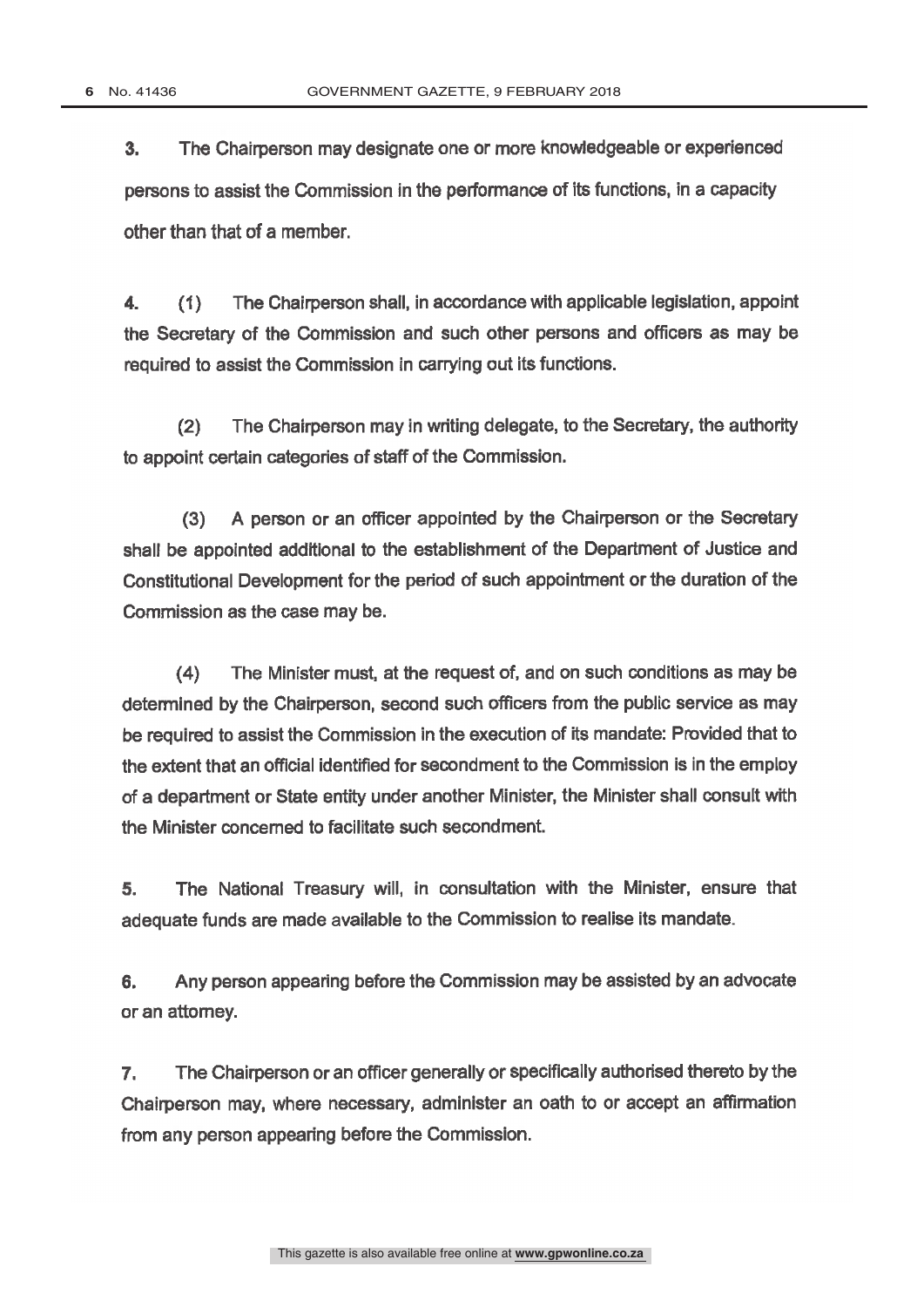8. (1) No person appearing before the Commission may refuse to answer any question on any grounds other than those contemplated in section 3(4) of the Commissions Act, 1947 (Act No. 8 of 1947).

(2) No evidence regarding questions and answers contemplated in sub regulation (1), and no evidence regarding any fact or information that comes to light in consequence of any such questions or answers, shall be admissible in any criminal proceedings, except in criminal proceedings where the person concerned is charged with an offence in terms of section 6 of the Commissions Act, 1947 (Act No. 8 of 1947), or regulation 12.

(3) Any witness appearing before the Commission may be cross -examined by a person only if the Chairperson permits such cross-examination should he deem it necessary and in the best interest of the function of the Commission.

(4) Any witness may be re- examined by his or her legal representative for the purpose of explaining the evidence given by the witnesses during his or her examination.

9. Where, at the time of any person appearing during or at any aspect or stage of the inquiry, or presenting information to or giving evidence to or before the Commission, members of the general public are or have been excluded from attendance at any stage or aspect of the inquiry or at the proceedings of the Commission, the Chairperson may, on the request of such a person, direct that no person shall disclose in any manner whatsoever the name or address of such person or any information likely to reveal his or her identity.

10. (1) The Chairperson or any officer may, with a warrant, for the purposes of the inquiry, at all reasonable times and without prior notice or with such notice as he or she may deem appropriate enter and inspect any premises and demand and seize any document or article which is on such premises.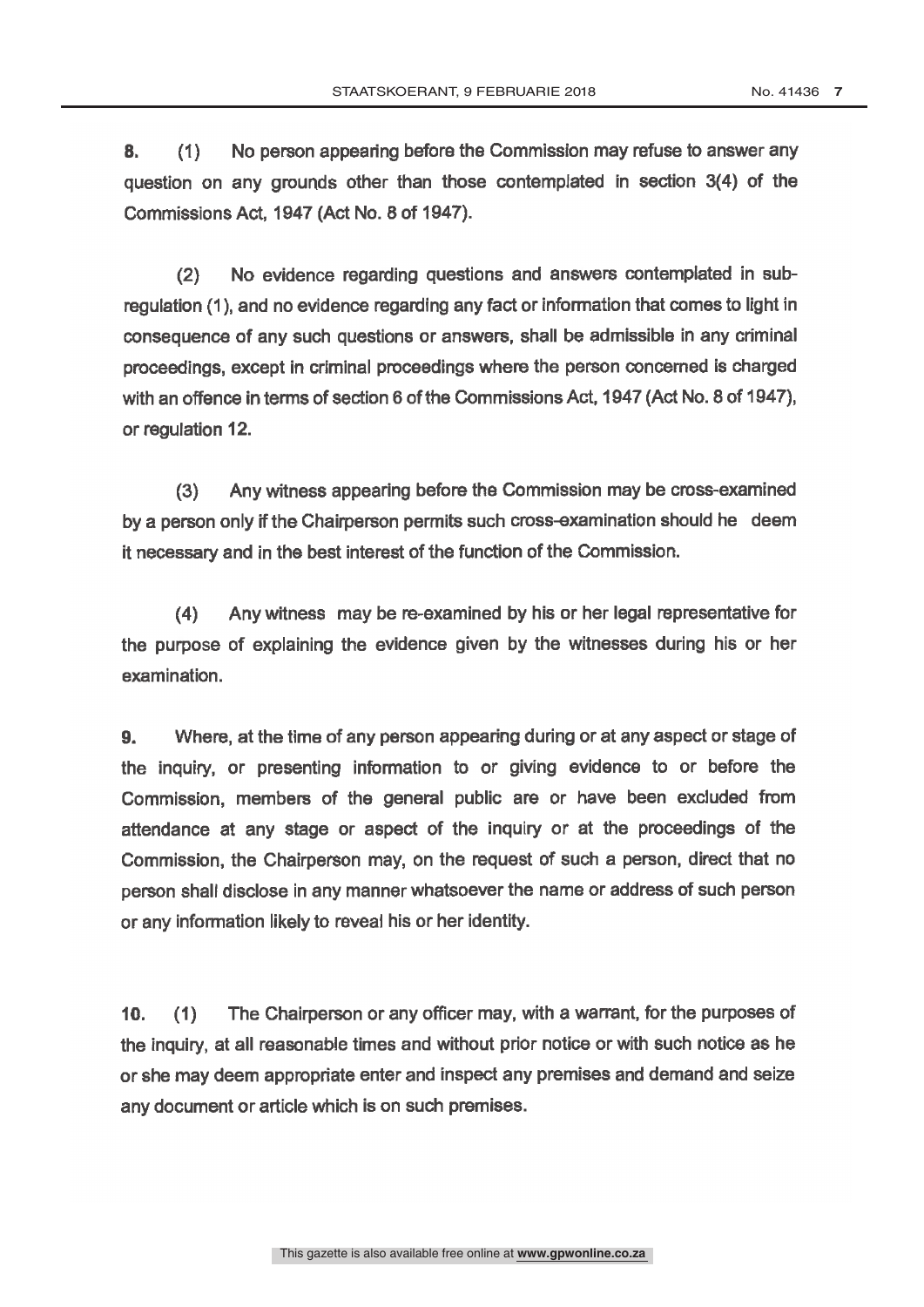(2) Any entry upon or search of any premises or person thereon in terms of this regulation, shall be conducted with strict regard to decency and order including-

- (a) a person's right to, respect for and the protection of his or her dianity:
- (b) the right of a person to freedom and security; and
- (c) the right of a person to his or her personal privacy.

(3) Subject to sub -regulation (4), the premises referred to in sub -regulation (1) may be entered only by virtue of a warrant issued in chambers by a judge of the area of jurisdiction within which the premises are situated.

(4) A warrant referred to in sub -regulation (1) may be issued by a judge in respect of premises situated in another area of jurisdiction, if he or she deems it justified.

(5) A warrant referred to in sub -regulation (1) may be issued only if it appears to the judge from information revealed under oath or affirmation, stating the need, in regard to the inquiry, for a search and seizure in terms of this regulation that there are reasonable grounds to believe that any document or article referred to in sub -regulation (1) is on or at such premises or suspected to be on or at such premises.

(6) For the purposes of conducting an investigation the Chairperson may direct any person to submit an affidavit or affirmed declaration or to appear before the Commission to give evidence or to produce any document in his or her possession or under his or her control which has a bearing on the matter being investigated , and may examine such person.

11. (1) Every person employed in the execution of the functions of the Commission shall help to preserve secrecy with regard to any matter or information that may come to his or her knowledge in the performance of his or her duties in connection with the said functions, except in so far as the publication of such matter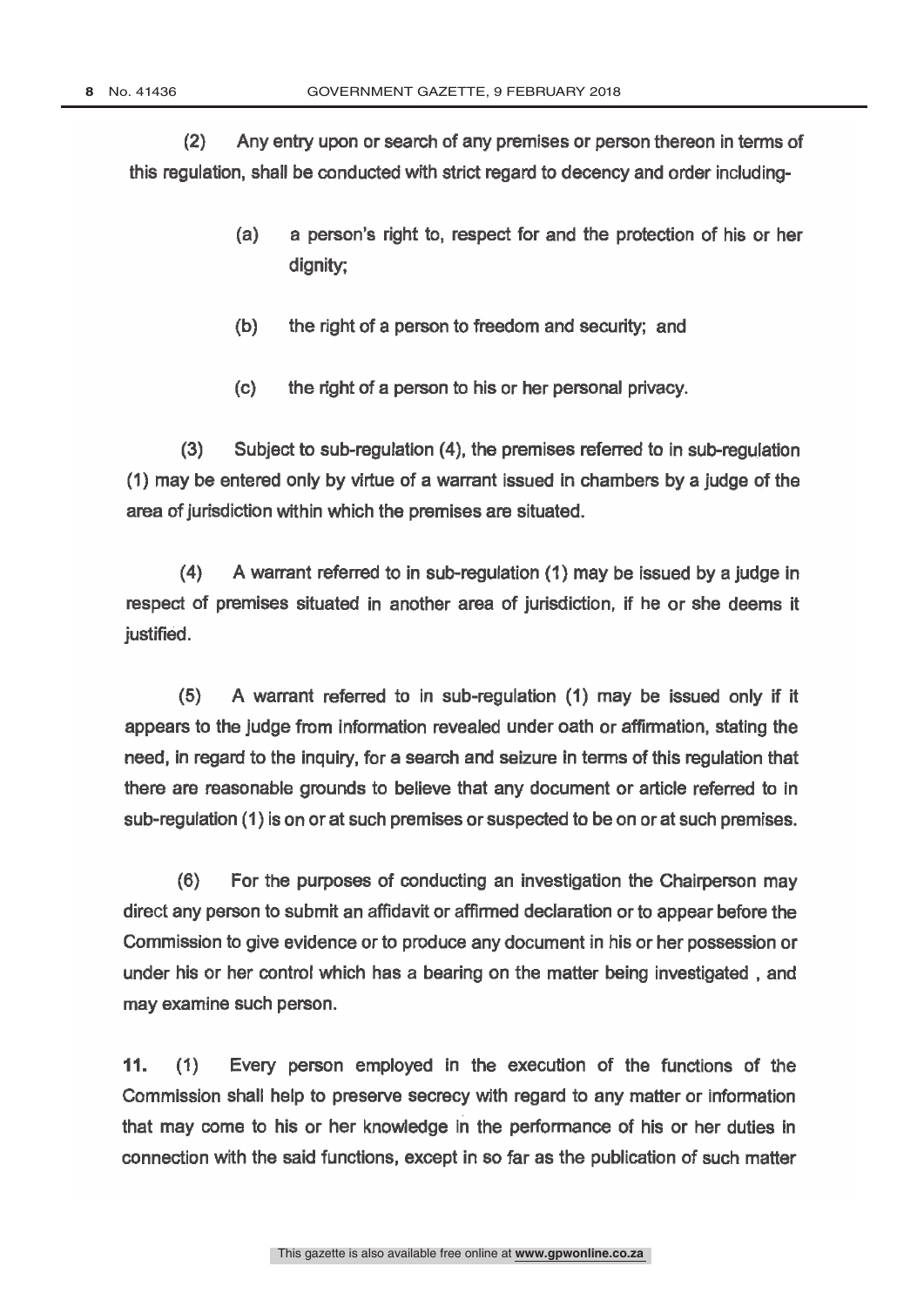or information is necessary for the purposes of the report of the Commission, and every such person, except the Chairperson, or any officer, or any person assisting the Commission in any other capacity shall, before performing any duty in connection with the Commission, take and subscribe before the Chairperson an oath of fidelity or secrecy in the following form:

> I, A.B., declare under oath/affirm and declare that, except in so far as it is necessary in the performance of my duties in connection with the functions of the Commission or by order of a competent court, I shall not communicate to any person any matter or information which comes to my knowledge in connection with the inquiry, or allow or permit any person to have access to any records of the Commission, including any notes, record or transcription of the proceedings of the said Commission in my possession or custody of the said Commission or any officer.

(2) No person shall communicate to any other person any matter or information which may have come to his or her knowledge in connection with the inquiry, or allow or permit any other person to have access to any records of the Commission, except in so far as it is necessary in the performance of his or her duties in connection with the functions of the Commission or by order of a competent court.

- (3) No person shall without the written permission of the Chairperson
- (a) disseminate any document submitted to the Commission by any person in connection with the inquiry or publish the contents or any portion of the contents of such document; or
- (b) peruse any document, including any statement, which is destined to be submitted to the Chairperson or intercept such document while it is being taken or forwarded to the Chairperson.

(4) No person shall, except in so far as shall be necessary in the execution of the terms of reference of the Commission, publish or furnish any other person with the report or any interim report of the Commission or a copy or a part thereof or information regarding the consideration of evidence by the Commission.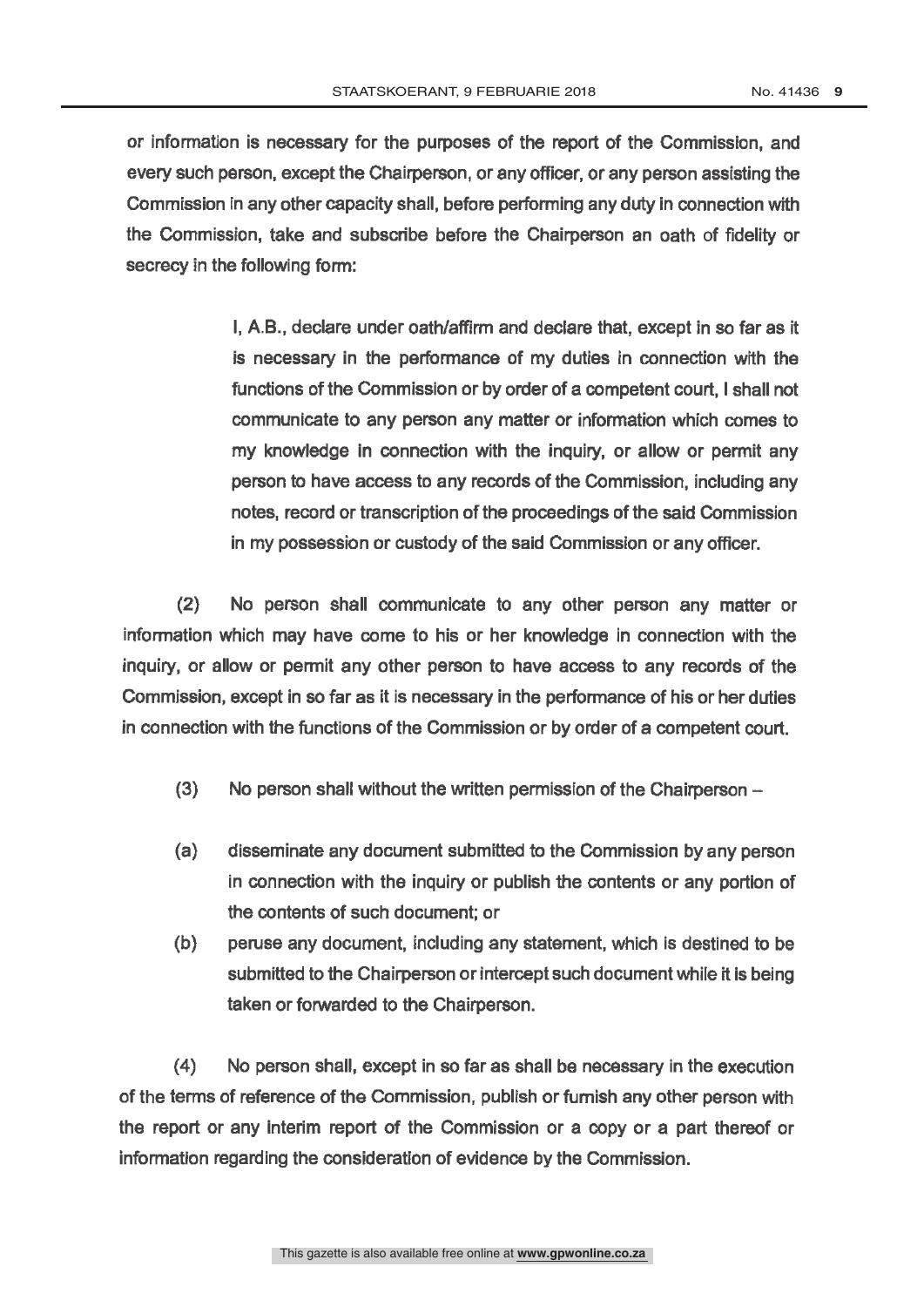- 12. (1) Any person who insults, disparages or belittles the Chairperson or any member of the Commission or prejudice the inquiry or proceedings or findings of the Commission, is guilty of an offence and liable on conviction to a fine, or to imprisonment for a period not exceeding six months
	- (2) Any person who
	- (a) contravenes regulation 9;
	- (b) wilfully hinders, resists or obstructs the Chairperson or any officer in the exercise of any power contemplated in regulation 10; or
	- (c) contravenes a provision of regulation 11,

is guilty of an offence and liable on conviction -

- (i) in the case of an offence referred to in paragraph (a) to a fine, or to imprisonment for a period not exceeding six months; and
- (ii) in the case of an offence referred to in paragraph (b) or (c), to a fine, or to imprisonment for a period not exceeding 12 months.

13. (1) The Chairperson shall determine the seat of the Commission by Notice in the Gazette.

(2) The Commission may, for purposes of facilitating access to the Commission, conduct hearings at any other place as may be determined by the Chairperson where he considers it appropriate to do so.

14. These regulations may be added to, varied or amended from time to time.

 $15.$ The Commission may determine its own procedures.

16. These shall be called the regulations of the Judicial Commission of Inquiry into allegations of state capture, corruption and fraud in the Public Sector including Organs of State and shall come into effect on publication in the Gazette.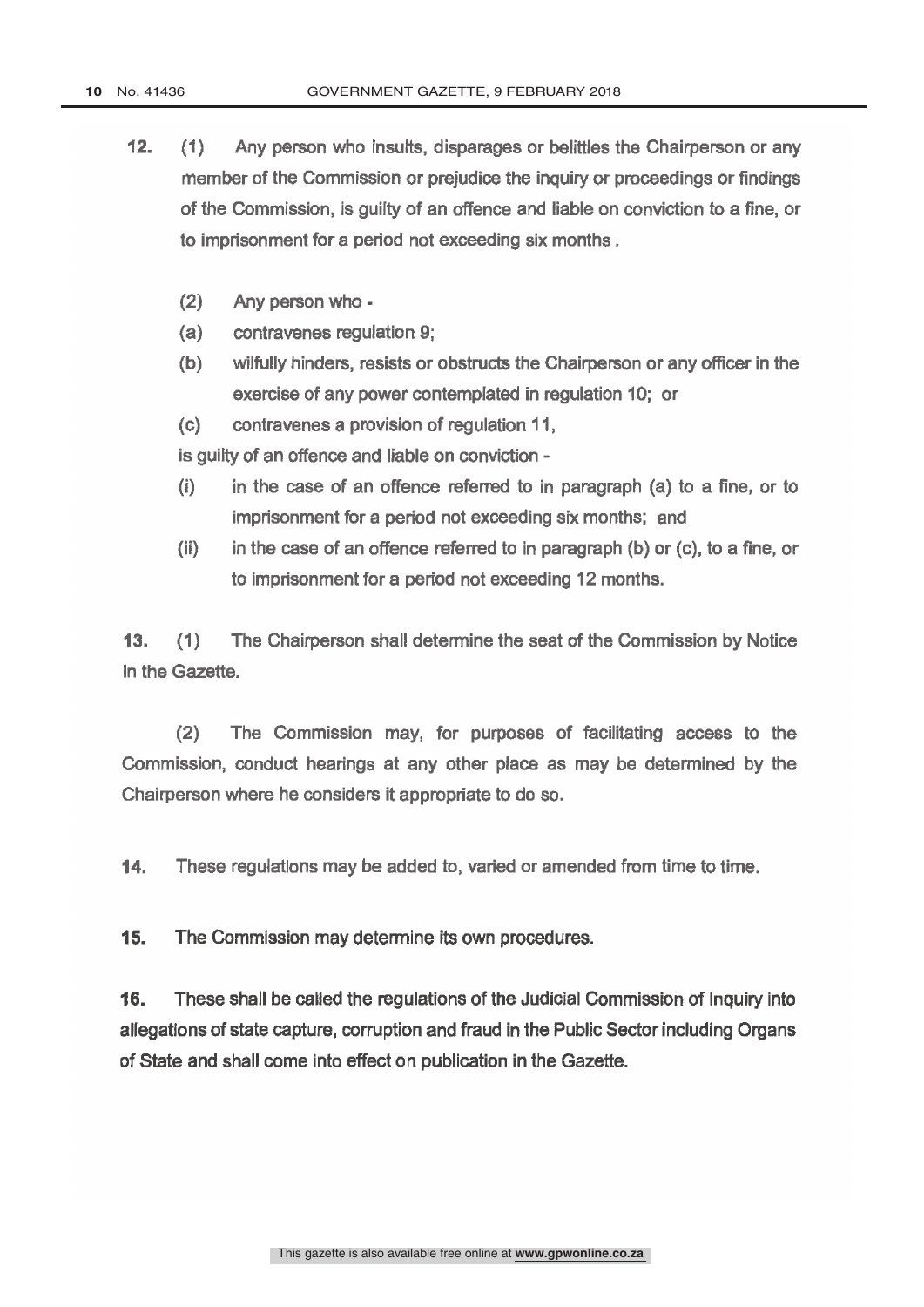#### **DEPARTEMENT VAN JUSTISIE EN STAATKUNDIGE ONTWIKKELING**

**NO. 105 09 FEBRUARIE 2018**

#### deur die

#### PRESIDENT VAN DIE REPUBLIEK VAN SUID-AFRIKA

#### GEREGTELIKE KOMMISSIE VAN ONDERSOEK NA BEWERINGS VAN STAATSKAPING, KORRUPSIE EN BEDROG IN DIE OPENBARE SEKTOR, MET INBEGRIP VAN STAATSORGANE

Kragtens die bevoegdhede by my opgelê ingevolge artikel <sup>1</sup> van die Kommissiewet (Wet No. 8 van 1947)-

- (a) verklaar ek hierby dat die bepalings van genoemde Wet van toepassing is op die Kommissie van Ondersoek wat ingestel is ten einde ondersoek in te stel na bewerings van staatskaping, korrupsie en bedrog in die Openbare Sektor, met inbegrip van Staatsorgane wat ingestel is ingevolge Proklamasie Nr. 3 van 2018 wat in Staatskoerant Nr. 41403 op 25 Januarie 2018, gepubliseer is; en
- (b) maak ek die regulasies in die Bylae, met verswying na genoemde Kommissie.

...... op hierdie dag van Gegee onder my Hand en die Seël van die Republiek van Suid-Afrika te Tweeduisend-en-Agtien.

#### **PRESIDENT**

By Las van die President-in-Kabinet:

#### **MINISTER VAN DIE KABINET**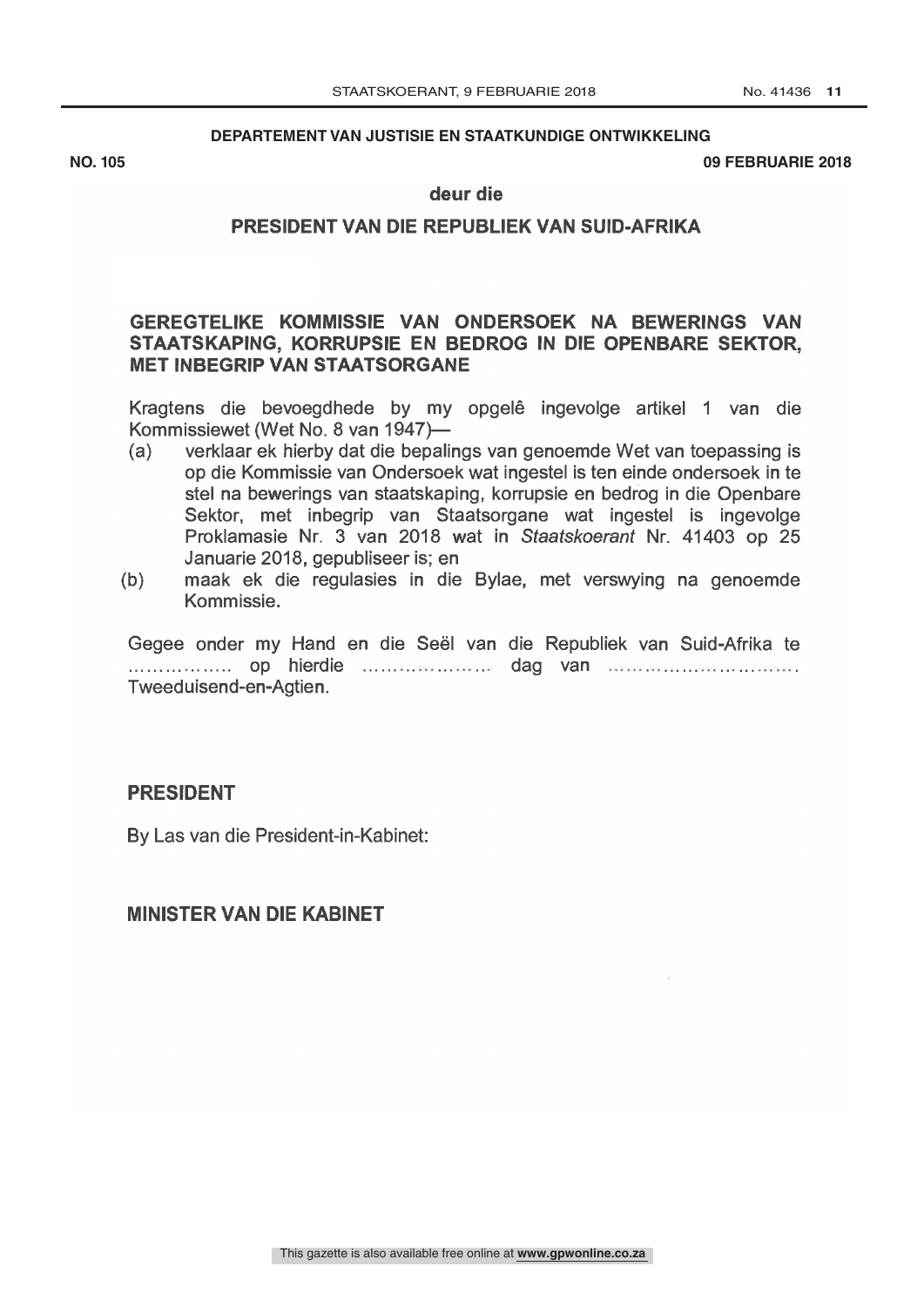## **BYLAE REGULASIES**

#### $1.$ Woordomskrywing

In hierdie regulasies, tensy uit die samehang anders blyk, beteken-

"Beampte" 'n persoon wat deur die Voorsitter aangestel is en enige ander persoon in diens van die Staat wat na behore gesekondeer is aan die Kommissie om administratiewe steun aan die Kommissie te verleen;

"Dokument" ook, hetsy in elektroniese formaat of andersins, enige boek, pamflet, rekord, lys, omsendbrief, plan, plakkaat, publikasie, tekening, foto, prent, data, skyf, hardeskyf of opname;

"Kommissie" die Kommissie van Ondersoek om ondersoek in te stel na bewerings van staatskaping, korrupsie en bedrog in die Openbare Sektor, met inbegrip van staatsorgane way ingestel is ingevolge Proklamasie Nr. 3 van 2018 wat in Staatskoerant Nr. 41403 op 25 Januarie 2018, gepubliseer is;

"Minister" die Minister van Justisie en Korrektiewe Dienste;

"Ondersoek" die ondersoek wat deur die Kommissie onderneem word;

"Sekretaris" 'n Persoon deur die Voorsitter aangestel wat, onder aanwysing van die Voorsitter, die Kommissie in die verrigting van die Kommissie se werksaamhede bystaan; en

"Voorsitter" die Adjunk-Hoofregter wie aan die hoof van die Kommissie staan en wie deur die President aangestel nadat by deur die Hoofregter gekies is.

2. Die verrigtinge van die Kommissie sal op sodanige wyse opgeneem word as wat die Voorsitter bepaal.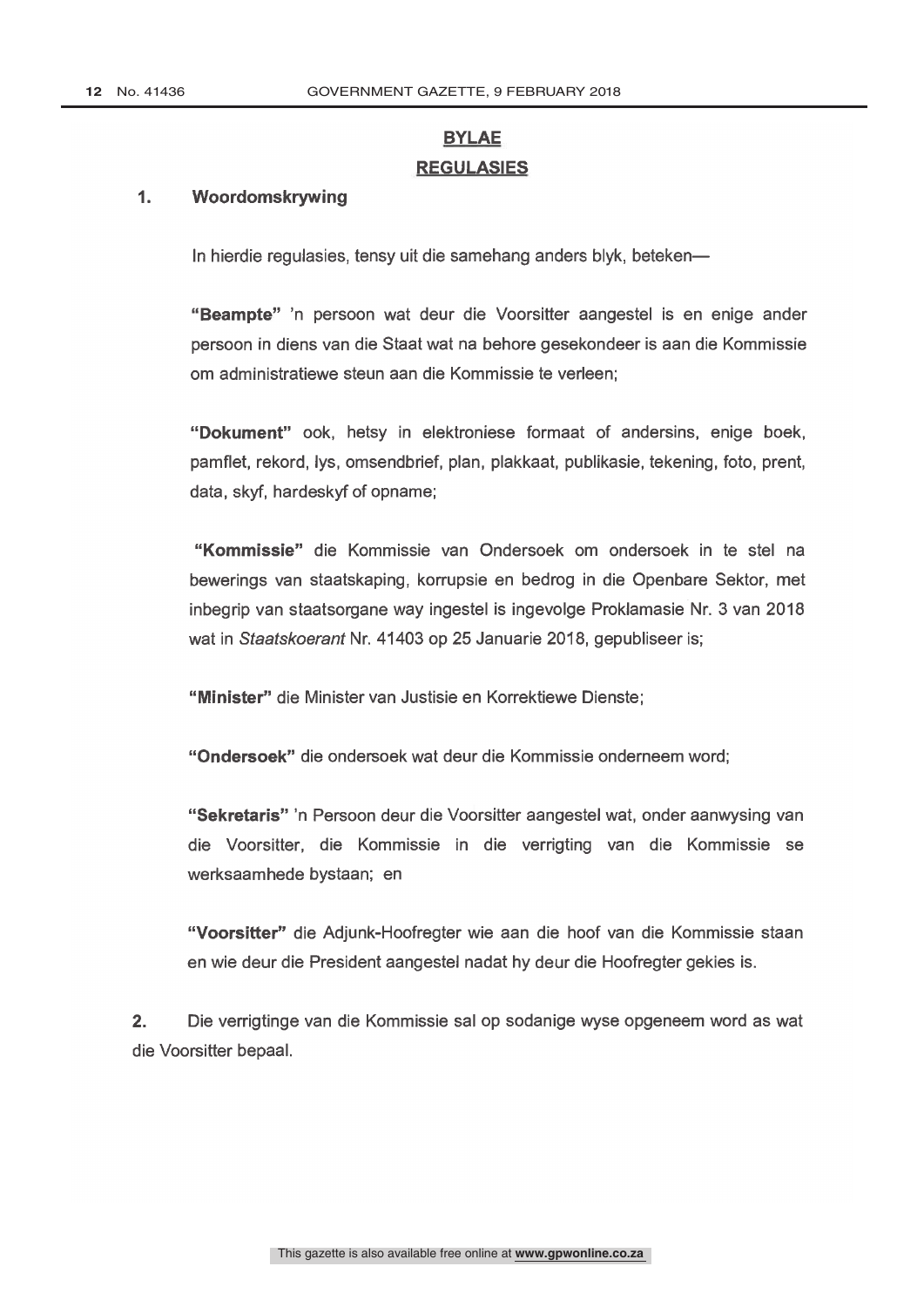3. Die Voorsitter kan een of meer kundige of ervare persone aanwys om die Kommissie in die verrigting van sy werksaamhede, in sodanige hoedanigheid as wat die Voorsitter bepaal, by te staan.

4. (1) Die Voorsitter stel die Sekretaris van die Kommissie en sodanige ander persone en beamptes aan as wat mag nodig mag wees om die Kommissie behuipsaam te wees om sy werksaamhede ooreenkomstig toepaslike wetgewing, uit te voer.

(2) Die Minister moet aan die Voorsitter en die Sekretaris sodanige bevoegdhede en werksaamhede met betrekking tot die aanstelling van persone en personeel om die Kommissie by te staan, delegeer.

(3) 'n Persoon of beampte wat deur die Voorsitter of die Sekretaris aangestel word, word bykomend tot die diensstaat van die Departement van Justisie en Staatkundige Ontwikkeling vir die tydperk van sodanige aanstelling of vir die duur van die Kommissie, na gelang van die geval, aangestel.

(4) Die Minister moet, op versoek van, en op die voorwaardes wat deur die Voorsitter bepaal mag word, sodanige beamptes van die Staatsdiens sekondeer wat nodig mag wees om die Kommissie in die uitvoering van sy mandaat by te staan: Met dien verstande dat in die mate wat 'n beampte wat vir sekondering aan die Kommissie geidentifiseer is, in diens van `n Staatsdepartement onder `n ander Minister is, moet die Minister met die betrokke Minister oorleg pleeg om sodanige sekondering te vergemaklik.

5. Die Nasionale Tesourie moet, in oorleg met die Minister, verseker dat voldoende fondse aan die Kommissie beskikbaar gestel word ten einde sy mandaat uit te voer.

6. Enige persoon wat voor die Kommissie verskyn mag deur 'n advokaat of 'n prokureur bygestaan word.

7. Die Voorstitter of `n beampte in die algemeen of wat in besonder daartoe deur die Voorsitter gemagtig is kan, indien nodig, 'n eed afneem of 'n bevestiging aanvaar van enige persoon wat voor die Kommissie verskyn.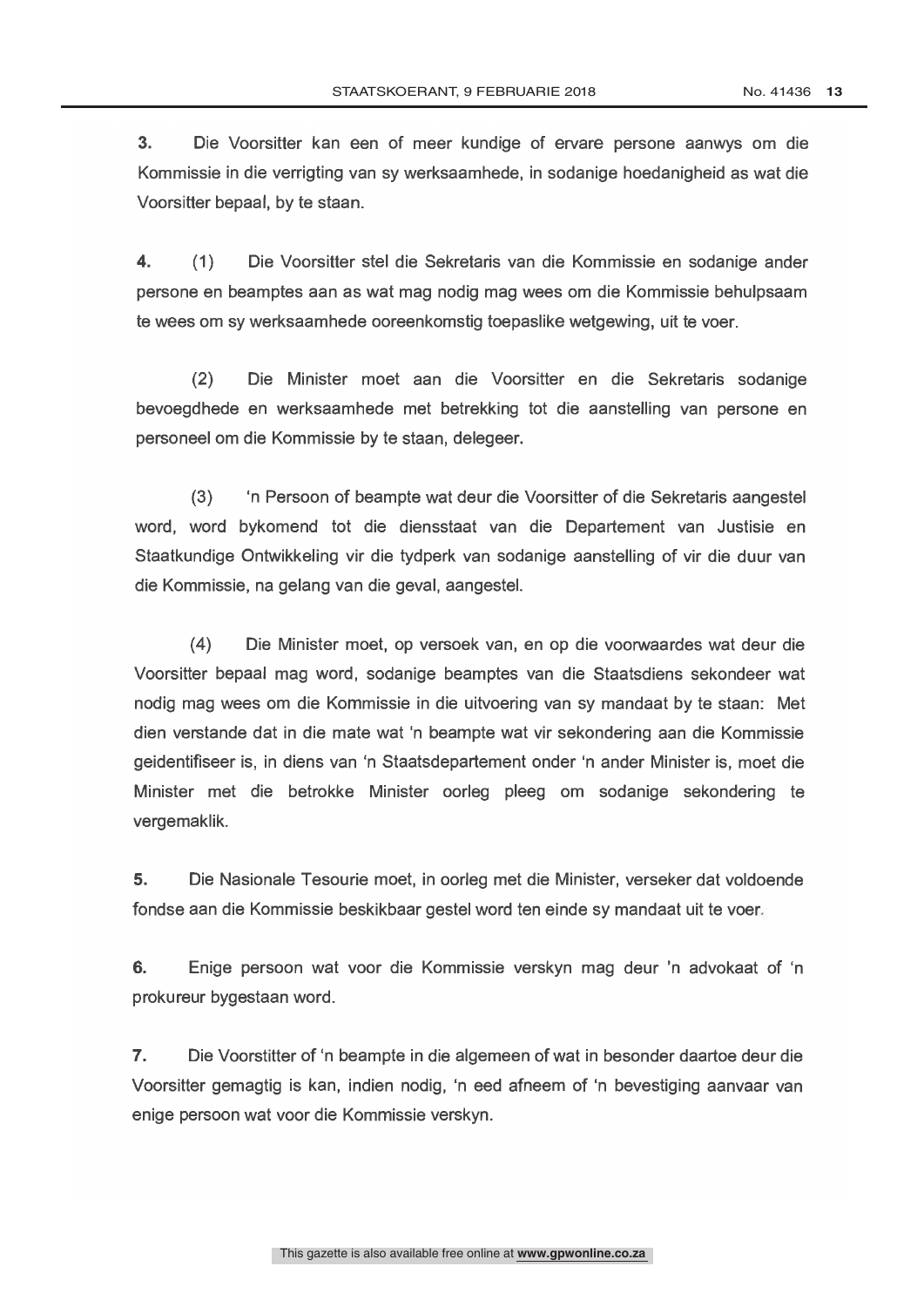8 (1) Niemand wat voor die Kommissie verskyn mag weier om enige vraag te beantwoord op enige gronde anders as dié soos in artikel 3(4) van die Kommissiewet, 1947, (Wet No. 8 van 1947), bedoel nie.

(2) Geen getuienis aangaande vrae en antwoorde beoog in subregulasie (1), en geen getuienis aangaande enige feit of inligting wat na yore kom na aanleiding van enige sodanige vrae of antwoorde, is in strafregtelike verrigtinge toelaatbaar nie, behalwe in strafregtelike verrigtinge waar die betrokke persoon van `n misdryf ingevolge artikel 6 van die Kommissiewet, 1947 (Wet No. 8 van 1947), of regulasie 12 aangekla word.

(3) Enige getuie wat voor die Kommissie verskyn mag deur 'n persoon kruisondervra word mits die Voorsitter sodanige kruisondervraging toelaat indien hy dit as noodsaaklik en in die belang van die werksaamhede van die Kommissie nodig ag.

(4) Enige getuie mag deur sy of haar regsverteenwoordiger her -ondervra word vir die doel om die getuienis wat deur die getuie tydens sy of haar ondervraging afgelê is, te verduidelik.

9 Waar, ten tye 'n persoon voor of by enige aspek of stadium van die ondersoek verskyn, of wat inligting voordra aan of wat getuienis aanbied aan, die Kommissie, lede van die publiek uitgesluit is of was van bywoning van enige stadium of aspek van die ondersoek of by die verrigtinge van die Kommissie, kan die Voorsitter op versoek van sodanige persoon, gelas dat geen persoon, op watter wyse ookal, die naam of adres van sodanige persoon of enige ander inligting wat moontlik die identiteit van die persoon kan openbaar, bekend maak nie.

10. (1) Die Voorsitter of enige beampte kan, met `n lasbrief, vir doeleindes van die ondersoek, te alle redelike tye en sonder vooraf kennisgewing of met sodanige kennisgewing as wat hy of sy na behore ag, enige perseel betree en inspekteer en enige dokument of artikel wat op die perseel is aanvra en op beslag lê.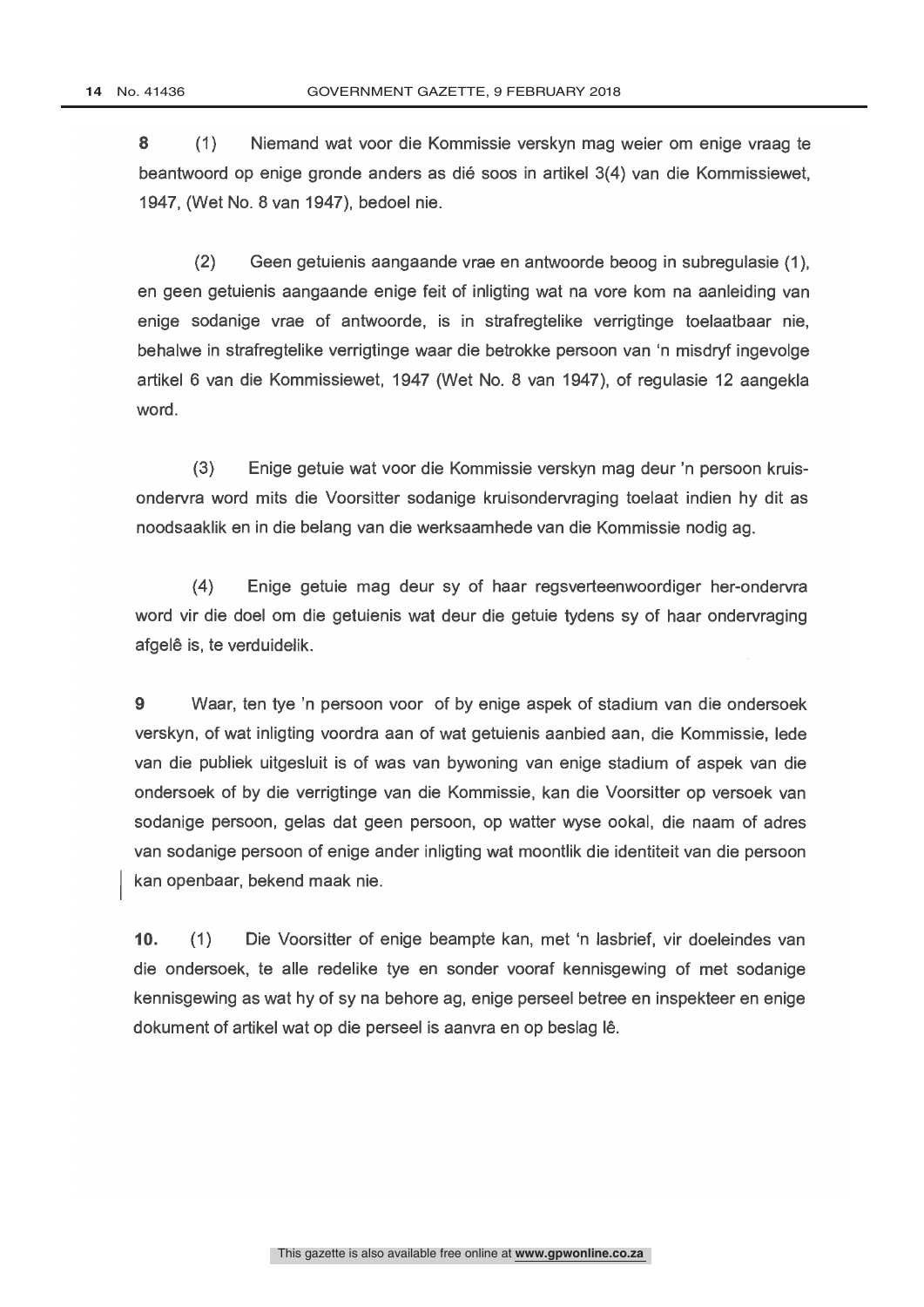(2) Enige betreding of deursoeking ingevolge hierdie regulasie van enige perseel of persoon daarop moet met streng agting tot welvoegligheid en orde, met inbegrip van-

- (a) 'n persoon se reg tot, respek vir en die beskerming van sy of haar menswaardigheid;
- (b) die reg van die persoon tot vryheid en sekuriteit; en
- (c) die reg van die persoon tot sy of haar persoonlike privaatheid,

uitgevoer word.

(3) Die perseel bedoel in subregulasie (1) kan, onderhewig aan subregulasie (4), slegs betree word op grond van 'n lasbrief wat in kamers deur 'n regter van die area van jurisdiksie waarbinne die perseel geleê is, uitgereik is.

(4) 'n Lasbrief bedoel in subregulasie (1) kan deur 'n regter uitgereik word ten opsigte van 'n perseel wat in 'n ander area van jurisdiksie geleê is, indien hy of sy dit na behore ag.

(5) 'n Lasbrief bedoel in subregulasie (1) kan uitgereik word slegs indien dit aan die regter blyk, uit inligting wat onder eed of plegtige verkiaring, wat die noodsaak, met betrekking tot die ondersoek vir 'n deursoeking en beslaglegging ingevolge hierdie subregulasie aan die lig bring, dat daar redelike gronde is om te glo dat enige dokument of artikel bedoel in subregulasie (1) op of by sodanige perseel is of vermoed word om op of by sodanige perseel te wees.

(6) Vir doeleindes van die voer van 'n ondersoek kan die Voorsitter enige persoon gelas om 'n beëdigde of plegtige verkiaring oor te lê of om voor die Kommissie te verskyn ten einde getuienis aan te bied of om enige dokument in sy of haar besit of onder sy of haar beheer wat van belang is op die aangeleentheid wat ondersoek word, oor te lé en kan sodanige persoon ondervra.

11. (1) Elke persoon wat in die uitvoering van die werksaamhede van die Kommissie in diens is moet help om geheimhouding in stand te hou met betrekking tot enige aangeleentheid of inligting wat tot sy of haar kennis kom in die uitvoering van sy of haar pligte met betrekking tot sodanige werksaamhede, behalwe vir soverre die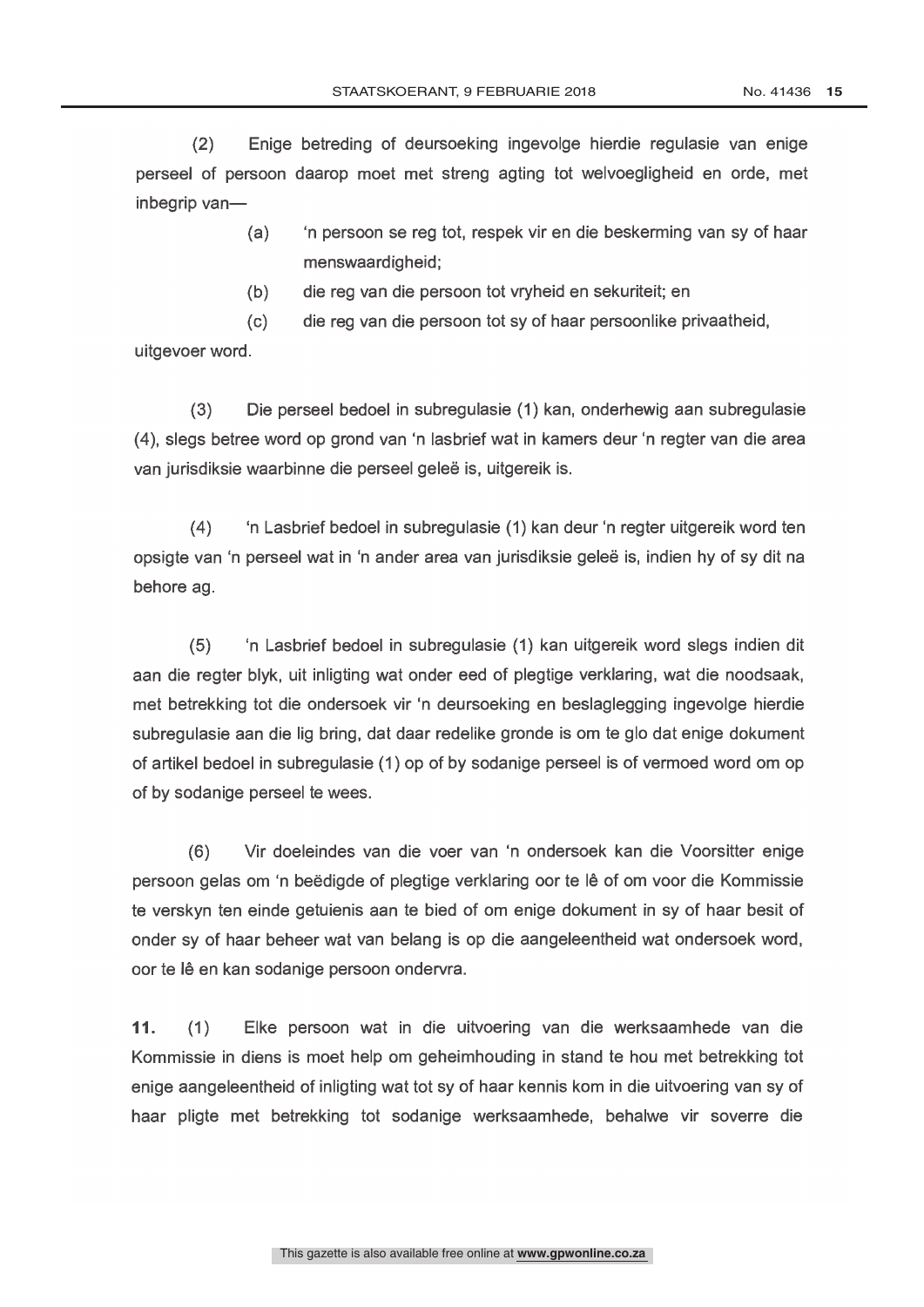openbaarmaking van sodanige aangeleentheid of inligting nodig is vir doeleindes van die verslag van die Kommissie, en elke sodanige persoon, behalwe die Voorsitter, enige lid of enige beampte, moet alvorens enige plig in verband met die Kommissie uitgevoer word, 'n eed van getrouheid of geheimhouding voor die Voorsitter in die volgende vorm aflê:

Ek, A.B, verklaar onder eed /verklaar plegtig dat, behalwe vir soverre dit noodsaaklik is in die uitvoering van my pligte in verband met die werksaamhede van die Kommissie of op grond van 'n bevel van 'n bevoegde hof, sal ek nie aan enige persoon enige aangeleentheid of inligting wat tot my kennis kom in verband met die ondersoek openbaar maak nie, of enige persoon veroorloof of toelaat om toegang tot die rekords van die Kommissie te bekom nie, met inbegrip van enige aantekeninge, rekord of transkripsie van die verrigtinge van die Kommissie wat in my besit of onder beheer van die Kommissie of enige beampte is.

(2) Geen persoon sal aan enige ander persoon enige aangeleentheid of inligting wat tot sy of haar kennis gekom het in verband met die ondersoek openbaar maak nie, of enige ander persoon veroorloof of toelaat om toegang tot die rekords van die Kommissie te bekom nie, behalwe vir soverre dit noodsaaklik is in die uitvoering van sy of haar pligte in verband met die werksaamhede van die Kommissie of op grond van `n bevel van `n bevoegde hof.

- (3) Geen persoon sal sonder die skriftelike toestemming van die Voorsitter-
- (a) enige dokument wat aan die Kommissie deur enige persoon in verband met die ondersoek voorgelê is, versprei of die inhoud of enige gedeelte van die inhoud van sodanige dokument openbaar maak nie; of
- (b) enige dokument, met inbegrip van enige verklaring, wat bestem is om aan die Voorsitter voorgelê te word bestudeer of sodanige dokument onderskep terwyl dit na die Voorsitter geneem of aangestuur word nie.

(4) Geen persoon sal, behalwe vir soverre dit noodsaaklik is in die uitvoering van die opdrag van Kommissie, die verslag of enige tussentydse verslag van die Kommissie of 'n afskrif of n gedeelte daarvan of inligting met betrekking tot die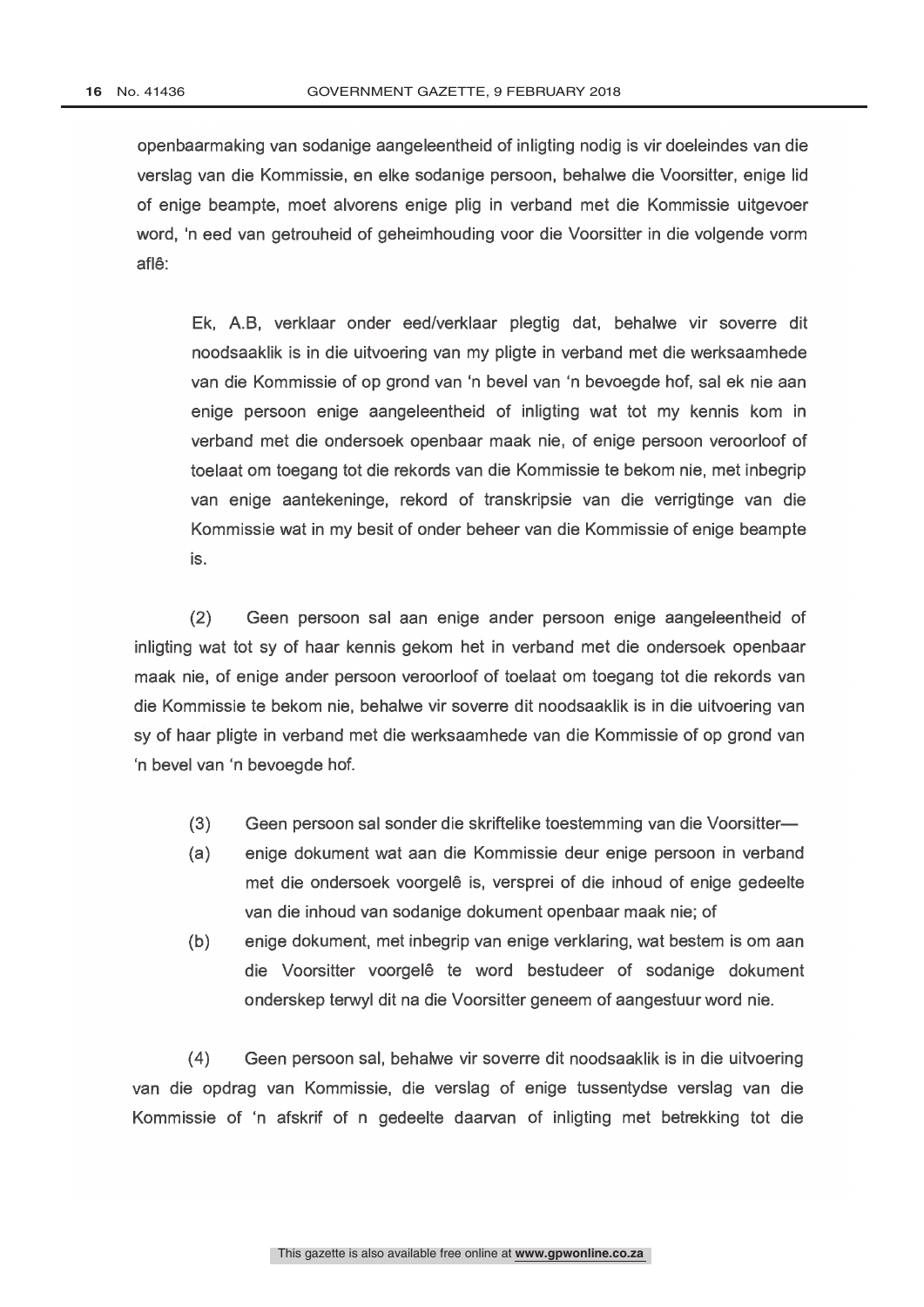oorweging van getuienis deur die Kommissie, openbaar maak of aan 'n ander persoon verskaf nie.

12. (1) Jemand wat die Voorsitter of enige lid van die Kommissie beledig, oneer aandoen of verkleineer nie of die ondersoek of verrigtinge of bevindinge van die Kommissie benadeel, is skuldig aan 'n misdryf en is by skuldigbevinding strafbaar met `n boete, of met gevangenisstraf van hoogstens ses maande.

- $(2)$  Enige persoon wat-
- (a) opsetlik die Voorsitter, enige lid of enige beampte in die uitvoering van enige bevoegdheid beoog in regulasie 9, belemmer;
- (b) `n bepaling van regulasie 13, 14, 15 of 16 oortree; of
- (c) <sup>i</sup>n bepaling van regulasie 17 oortree,

is skuldig aan 'n misdryf en by skuldigbevinding-

- (i) in die geval van `n oortreding bedoel in paragraaf (a) strafbaar met `n boete, of met gevangenisstraf vir 'n tydperk van hoogstens ses maande; en
- (ii) in die geval van `n oortreding bedoel in paragraaf (b) of (c), strafbaar met `n boete, of met gevangenisstraf vir `n tydperk van hoogstens 12 maande.

13. (1) Die Voorsitter stel die setel van die Kommissie by kennisgewing in die Staatskoerant vas.

(2) Die Kommissie kan, vir doeleindes van vergemakliking van toegang tot die Kommissie, verrigtinge voer by enige ander plek waar hy dit na behore ag om so te doen.

 $14.$ Hierdie regulasies kan van tyd tot tyd aangevul, aangepas of gewysig word.

15. Die Kommissie bepaal sy eie prosedures.

16. Hierdie regulasies heet die regulasies van die Geregtelike Kommissie van Ondersoek na bewerings van staatskaping, korrupsie en bedrog in die Openbare Sektor,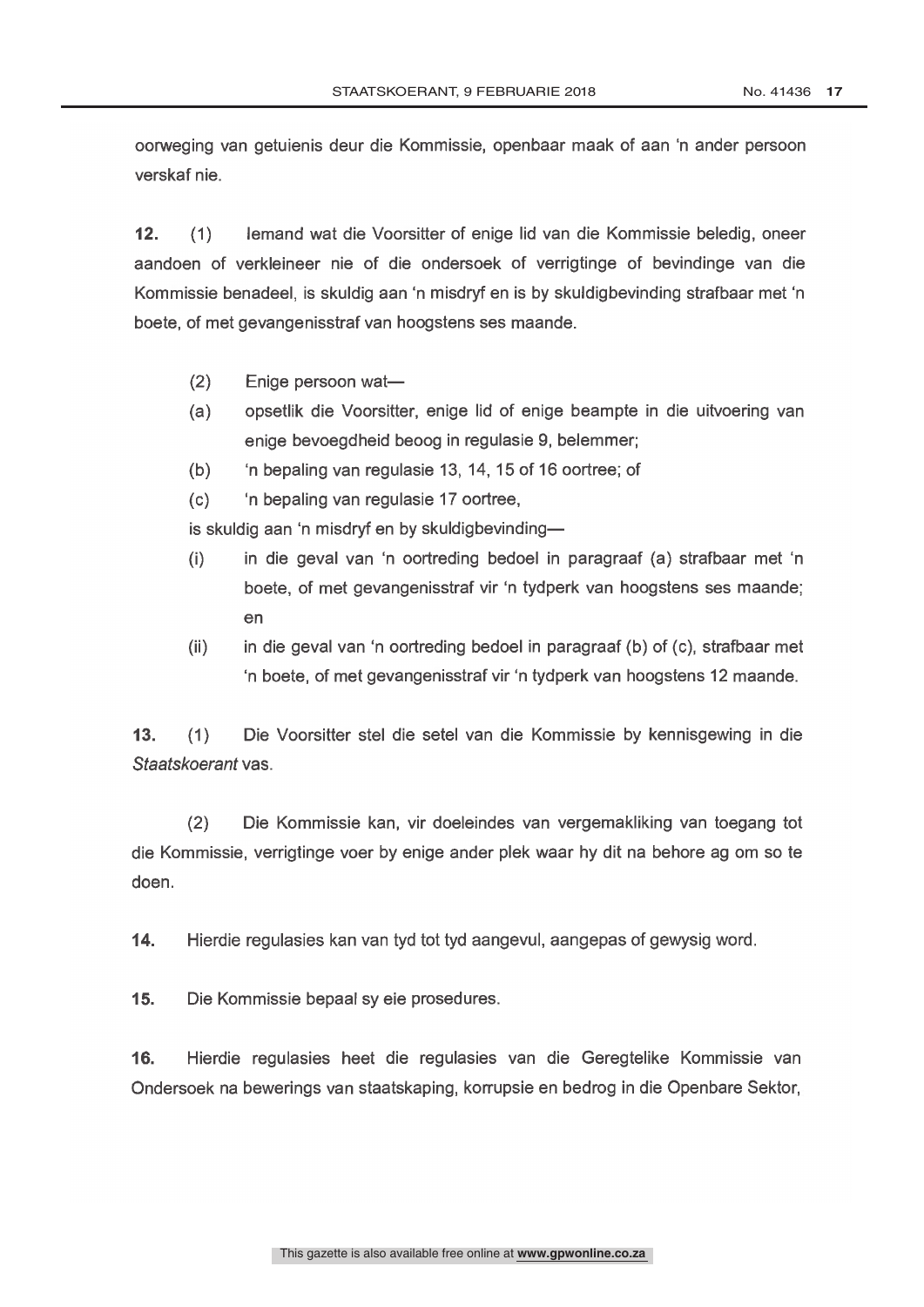met inegrip van Staatsorgane en tree op datum van publikasie in die Staatskoerant in werking.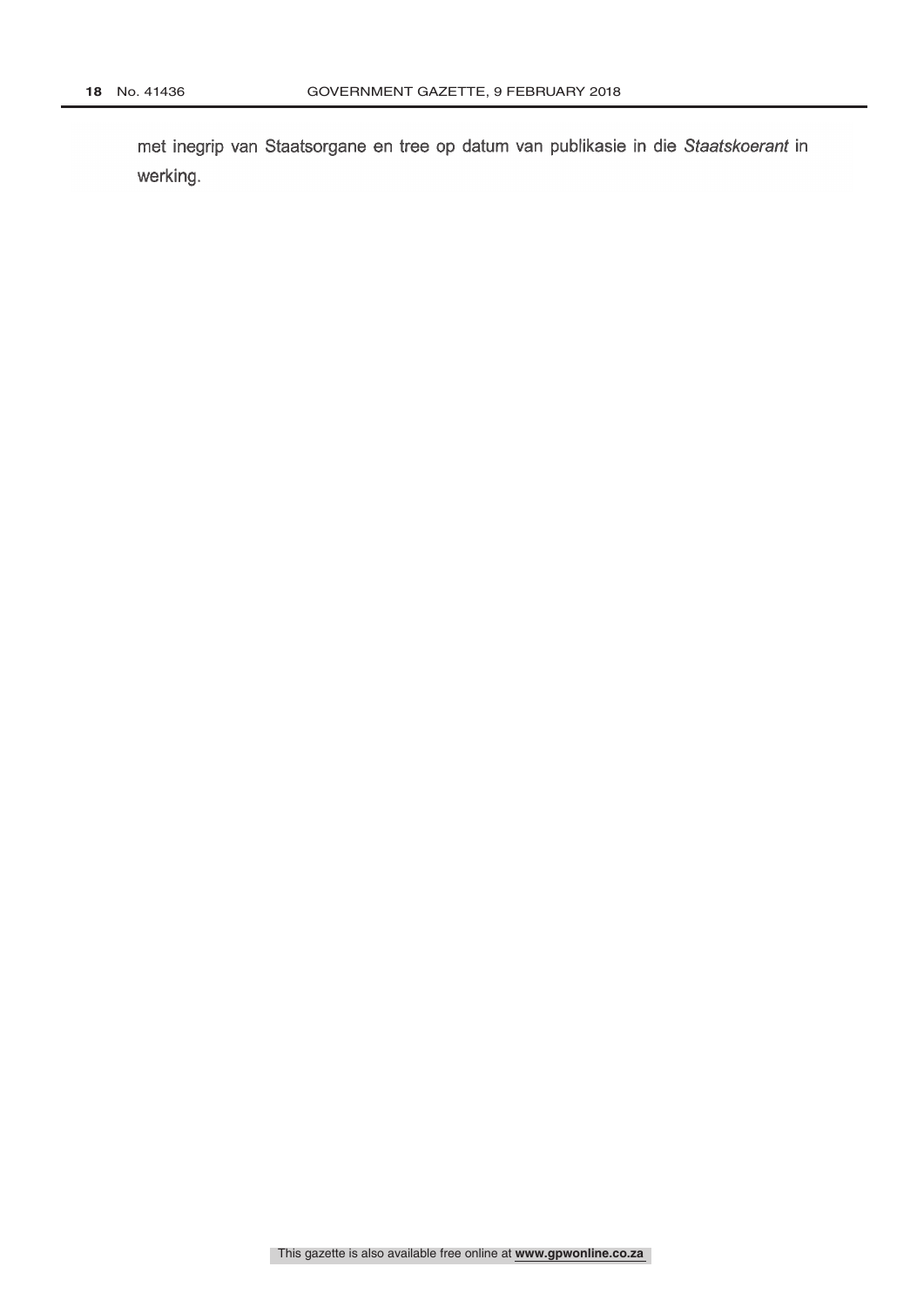# *Warning!!!*

## **To all** *suppliers and potential suppliers* **of goods to the Government Printing Works**

The Government Printing Works would like to warn members of the public against an organised syndicate(s) scamming unsuspecting members of the public and claiming to act on behalf of the Government Printing Works.

One of the ways in which the syndicate operates is by requesting quotations for various goods and services on a quotation form with the logo of the Government Printing Works. Once the official order is placed the syndicate requesting upfront payment before delivery will take place. Once the upfront payment is done the syndicate do not deliver the goods and service provider then expect payment from Government Printing Works.

Government Printing Works condemns such illegal activities and encourages service providers to confirm the legitimacy of purchase orders with GPW SCM, prior to processing and delivery of goods.

To confirm the legitimacy of purchase orders, please contact:

Renny Chetty (012) 748-6375 (Renny.Chetty@gpw.gov.za),

Anna-Marie du Toit (012) 748-6292 (Anna-Marie.DuToit@gpw.gov.za) and

Siraj Rizvi (012) 748-6380 (Siraj. Rizvi@gpw.gov.za)